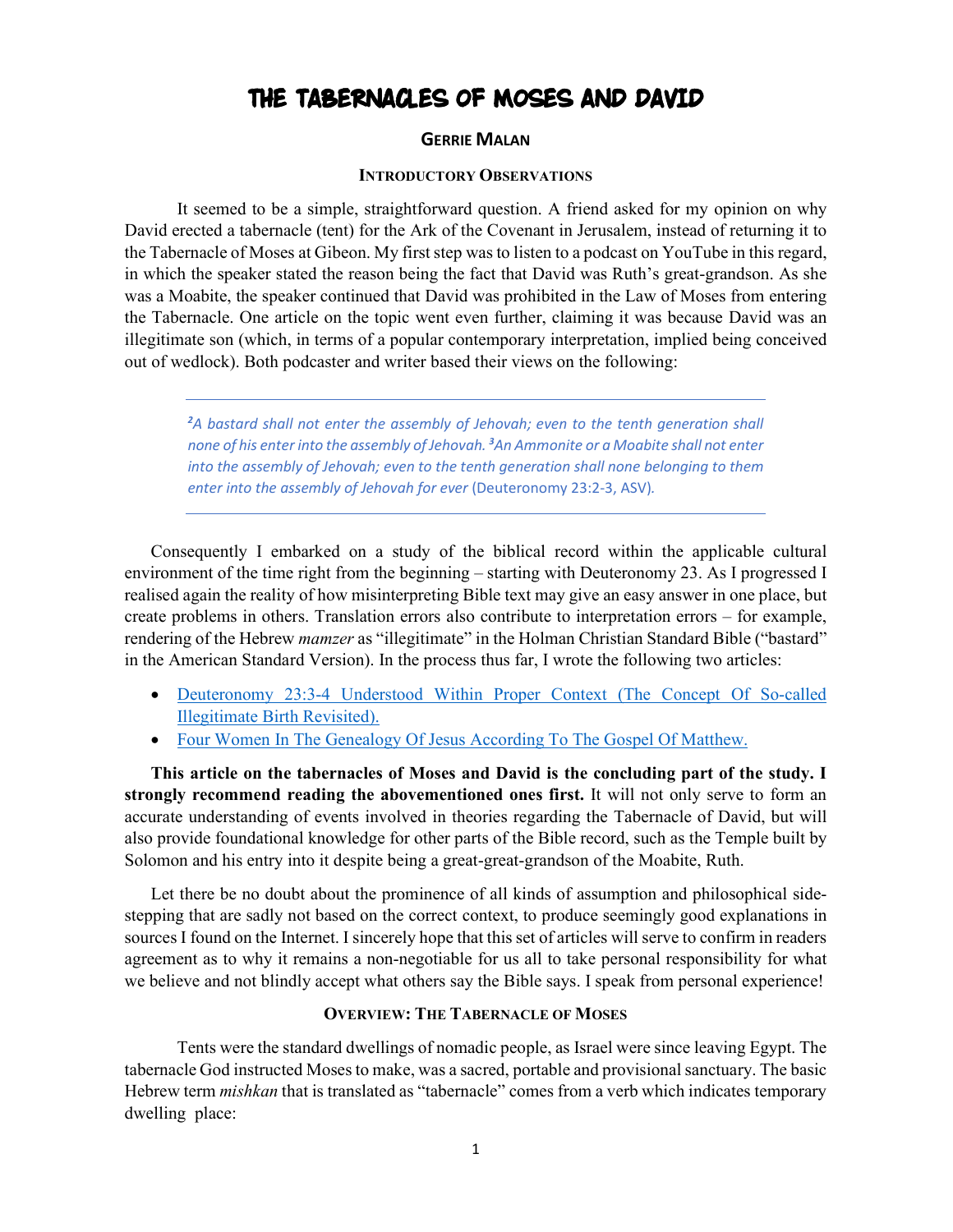<sup>1</sup>The Lord spoke to Moses: (...) <sup>8</sup>"They are to make a sanctuary for Me **so that I may dwell** among them. <sup>9</sup>You must make [it] according to all that I show you – the design of the *tabernacle as well as the design of all its furnishings."* (HCSB)

The structure that became known as the Tabernacle of Moses was a tent designed by God to fit in with the nomadic circumstances of the Israelites at the time. Most important among the furnishings was the Ark of the Covenant.

*'ārōn: A common noun meaning a box, chest, or ark. (…) In a sacred or cultic context, the term identifies the ark of the covenant (Num\_10:33), which at one time contained the tablets of the law (Deu\_10:5); a copy of the Law which Moses had written (Deu\_31:26); a pot of manna (Exo\_16:33-34); Aaron's rod (Num\_17:10). This word is often used with another word to denote the ark of the covenant: "the ark of the LORD your God" (Jos\_4:5); "the ark of God" (1Sa\_3:3); "the ark of the God of Israel" (1Sa\_5:7); "the holy ark" (2Ch\_35:3). <sup>i</sup>*

This ark was to be housed in the very secluded part, known as the most holy place (or holy of holies), to which only the high priest Aaron would be allowed to enter once a year on the Day of Atonement. This event, to make atonement for the Israelites because of all their sins, was given to them as a permanent statute. The Ark was enclosed by the mercy seat on which God's presence rested (Exo 25:10-22). It was the resting place of God's (*shekinah*) glory.

Specific instructions were given on how the tabernacle and its furnishings were to be transported whenever the Israelite camp was to move on. Each one of the items was to be covered with specific cloths. Different families of the Levites were assigned specific tasks and these would be passed on to their descendants. In the ark's case, this was the Levitical Kohathite family and their descendants. **They were, however not to touch any of the holy objects or to look at the uncovered holy objects, even for a moment, or they would die.** God even instructed Moses and Aaron to ensure that the Kohathite tribal clans were never wiped out from the Levites (Numbers 4).

Instructions on the tabernacle's transportation included a specific sequence, with the ark being the last to be moved. These instructions ensured that the tabernacle had already been erected at the new site when the ark arrived. Israel's camp was also to be erected around the tabernacle according to a specific outlay. **The tabernacle was always at the centre**. There was one exception to this transportation sequence - Israel's crossing of the Jordan River when the ark of the covenant initially went ahead of them (Jos 3:14-17).

After crossing the Jordan, the Israelites camped at **Gilgal** on the plains of Jericho. While it is not described as such, this implied the setting up of the tabernacle there in the camp centre. After they eventually subdued the whole of Canaan, the entire Israelite community assembled at **Shiloh**, where the tabernacle was set up (Joshua 18:1) and the land distribution was completed. Shiloh was an ancient city to the north of Beth-el in the land allocated to Ephraim (Judges 21:19).

Not all sources agree on the period the tabernacle remained at Shiloh. Wikipedia references Talmudic sources stating it was 369 years, before its destruction by the Philistines.ii The Bible also does not describe how and exactly when the tabernacle at Shiloh was destroyed. Reference of such destruction is found in Jeremiah 7:12 and 26:6-9. Archaeological excavations at Shiloh in 2019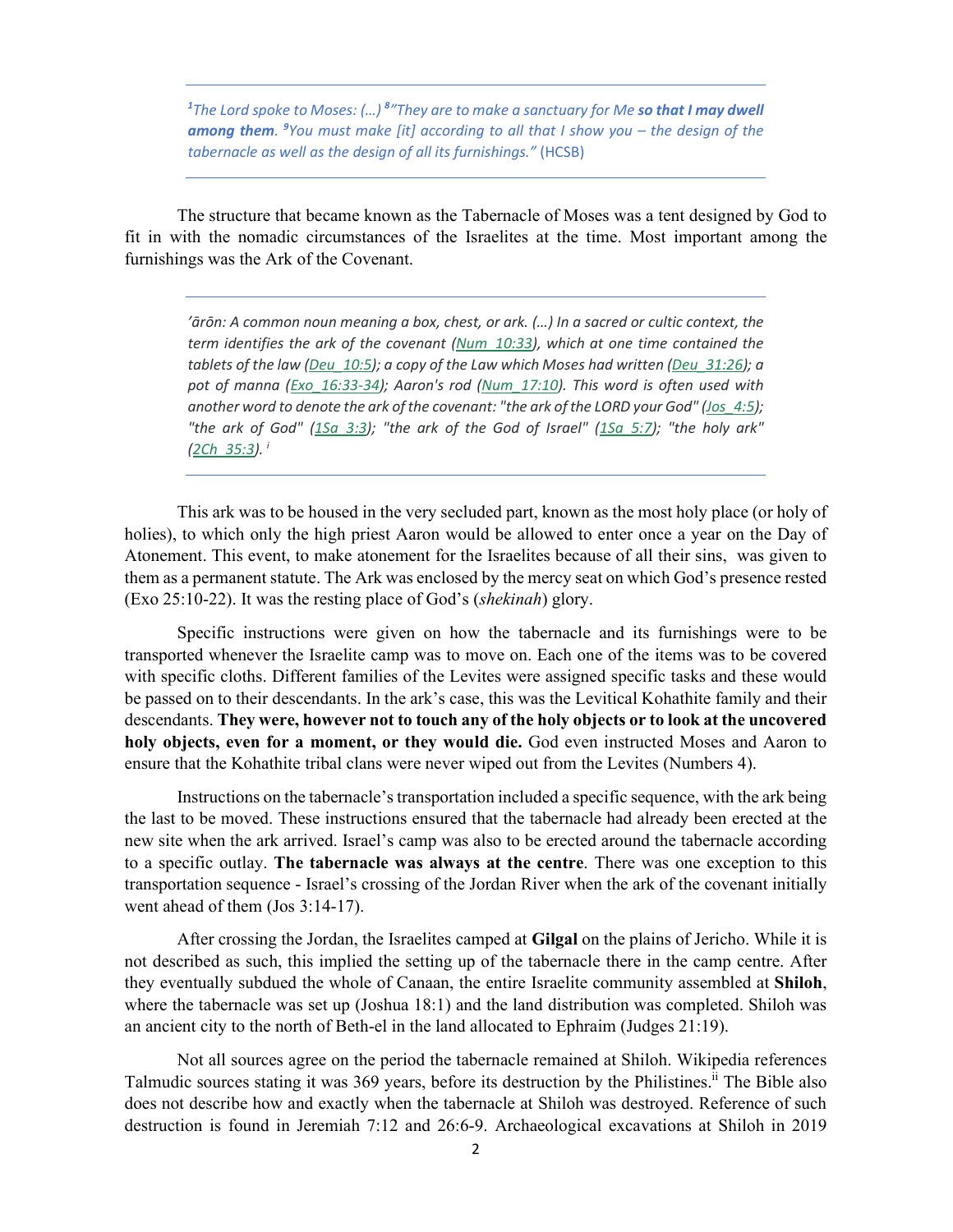confirmed a burnt destruction layer dated close to 1094 BC., which indicates destruction after a period of 305 years.<sup>iii</sup>

Our Bible record does not give us a detailed history of the tabernacle in Israel. Neither do ancient Jewish sources. It is also not the purpose of this study to search for such history. The book of Judges (20:26-28), however, does describe a turbulent time in Israel's tribal history during which the ark was at Bethel, and where Aaron's grandson Phinehas was serving before it. Although it is not stated as such, this would imply that the tabernacle was also there at that time – indicating a period away from Shiloh.

**NOTE: In my study of the tabernacle's movement I realised once again how important it is to weigh content against Hebraic (and thus Biblical) thought. In this thinking approach, the focus is more on events that happen in cycles and not according to a straight and ongoing timeline. It focuses more on situations than attempts to generalise what has happened. Hebraic thought looks at "what" happened and not so much "how" it happened, as Greek (and therefore Western) thought would do. This means that one should look at what a text does say and not at what it does not say.iv**

The tabernacle and the ark was again at Shiloh during the time of Eli's high priesthood. During this period Israel was at war with the Philistines. The elders of Israel, without seeking God's will in this regard, decided to bring the ark from Shiloh to the battlefield, expecting this to give them victory over their enemies. However, Israel was defeated, the ark was captured by the Philistines, and Eli's two son's died. On receiving all this news, Eli, who had by then judged Israel 40 years, fell from his chair and died (1 Sam 4:1-11).

 There are different theories on what happened to the tabernacle equipment when the Philistines destroyed Shiloh after their aforementioned battle victory, as the Bible gives no description. One theory is that the curtains and other equipment were removed and hidden elsewhere when warning was received about the approaching Philistine warriors.

Talmudic sources speculate that the tabernacle in Shiloh had been built with stone walls with the old curtains used as roof covering. (Was this perhaps the same at Gibeon)? After Eli's death a sanctuary was erected at **Nob** and after the death of Samuel, who became Israel's judge in Eli's place, at **Gibeon**. The relocation to Gibeon was seemingly caused by the killing of the priests and inhabitants of Nob by Saul, who believed they conspired with David against him ( 22:6-19). This is where it remained for the rest of Saul's reign, throughout the reign of David, and until the temple in Jerusalem was built during the reign of Solomon.

The Bible does not describe what happened to the tabernacle that was at Gibeon. We read in 2 Chronicles 1:3 that Solomon and the whole assembly with him went to the high place that was in Gibeon because God's tent of meeting, which Moses had made in the wilderness, was there. Later, in the preparations for the Temple dedication, the Levites picked up the ark and brought it, the tent of meeting, and holy utensils to the Temple in Jerusalem (2 Chron 5:4-5). Although it is not clear whether this tent was the original tabernacle of Moses or the tent erected by David in Jerusalem, it may have been the latter as that was where the ark had been kept at the time. The description also seems to indicate so.

Not surprisingly, I found literature to be full of speculation and even pure malpresentation of Scripture as fact. One source, for example, stated that *"In 2 Chron. 1:3-4, Solomon will fetch the*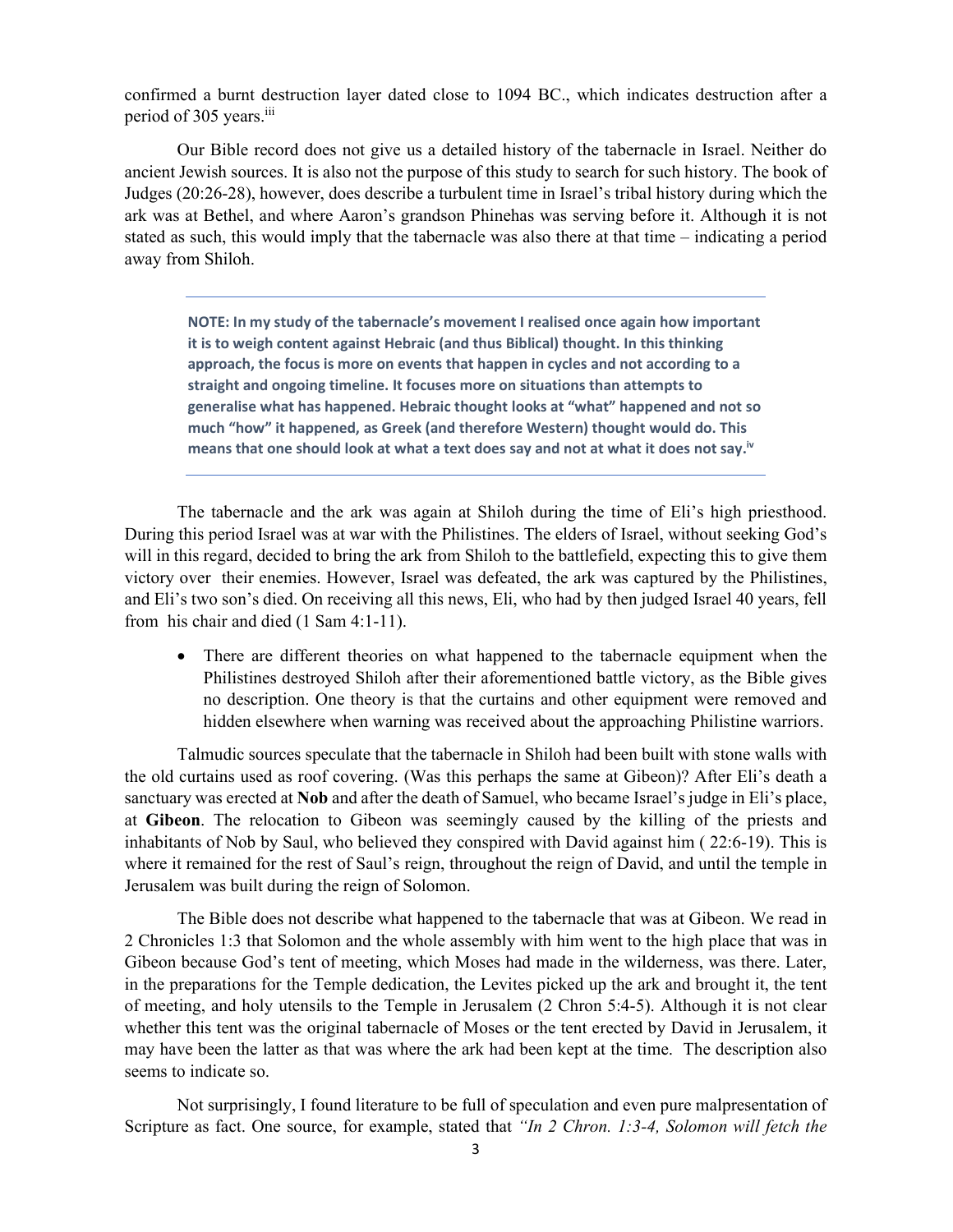*original Tent of Meeting from Gibeon. This means that, no matter what, the original Tent of Meeting survived the destruction of Shiloh."<sup>v</sup>* However, these verses do not make any such statement. Verse 13 indicates that Solomon returned to Jerusalem from the high place that was in Gibeon in front of the tent of meeting and he reigned over Israel. Here also, no indication is given that Solomon removed the tent from Gibeon. **As building of the Temple had not yet begun then, such action would have been premature and interfering with the religious ceremonies that had been continuing there.**

#### **OVERVIEW: MOVEMENT OF THE ARK OF THE COVENANT FROM SHILOH ONWARDS**

The Bible provides considerable detail on the history of the ark, which is understandable seeing that it was enclosed by the mercy seat on which God's presence rested (Exo 25:10-22), and was the resting place of God's (*shekinah*) glory. It remained in the tabernacle at Shiloh well into the priesthood of Eli under whom Samuel served. The Lord continued to appear in Shiloh, revealing Himself to Samuel (and not to Eli, the chief priest) by His word – and Samuel's words came to all Israel (1 Sam 3:21-4:1).

**The various details of the ark's movement can be read in 1 Samuel 4-7, 2 Samuel 6, 1 Chronicles 13-16 and 2 Chronicles 5. I will just touch on some aspects for the purpose of this study.** 

Following defeat by the Philistines in battle, the elders of Israel decided to take the ark from Shiloh into battle with their enemies, but without seeking the Lord's will. Israel suffered defeat again and the ark of God was captured by the Philistines who took it to their city of Ashdod. God visited various plagues upon them and after the ark had been moved between different cities in the land of the Philistines for seven months, they could no longer bear these plagues. A decision was taken to return the ark to Israel, with some guilt offerings included – gold images of the tumours and mice that plagued them. Two milk cows were hitched to a cart bearing the ark and box containing the offerings. These went up the road to Beth-Shemesh, where the people were overjoyed to see it. They placed the ark on a rock and offered burnt offerings and other sacrifices to the Lord. Having seen this, the five Philistine rulers who walked behind the cart returned to Ekron that same day.

A large number of the men at Beth-Shemesh were struck down by God because they looked at (*or gazed upon*; Tanakh 1917) the ark. Their action was, of course, in contravention of the Lord's directive that not even the Levites were allowed to look at the holy objects, which would see them die (Num 4). Bible versions differ considerably as to how many died, which may be due to editing error in different source documents used. Consequently, however, the ark was moved to Abinadab's house in nearby Kiriath-jearim, where his son Eleazar was consecrated to take care of it. Some sources consider that Abinadab may have been a Levite and therefore regarded to be permitted by Law to look after the Ark of the Covenant (Num 1:50-51). Here the ark remained for about 100 years. Throughout this time religious ceremonies continued at the tabernacle, first at Nob and later at Gibeon. The absence of the ark from the tabernacle also meant the absence of the (*shekinah*) glory presence of the Lord there.

### King David's Desire

David, a man after God's own heart (1 Sam 13:14 & Acts 13:22), desired to live in the continual presence of God: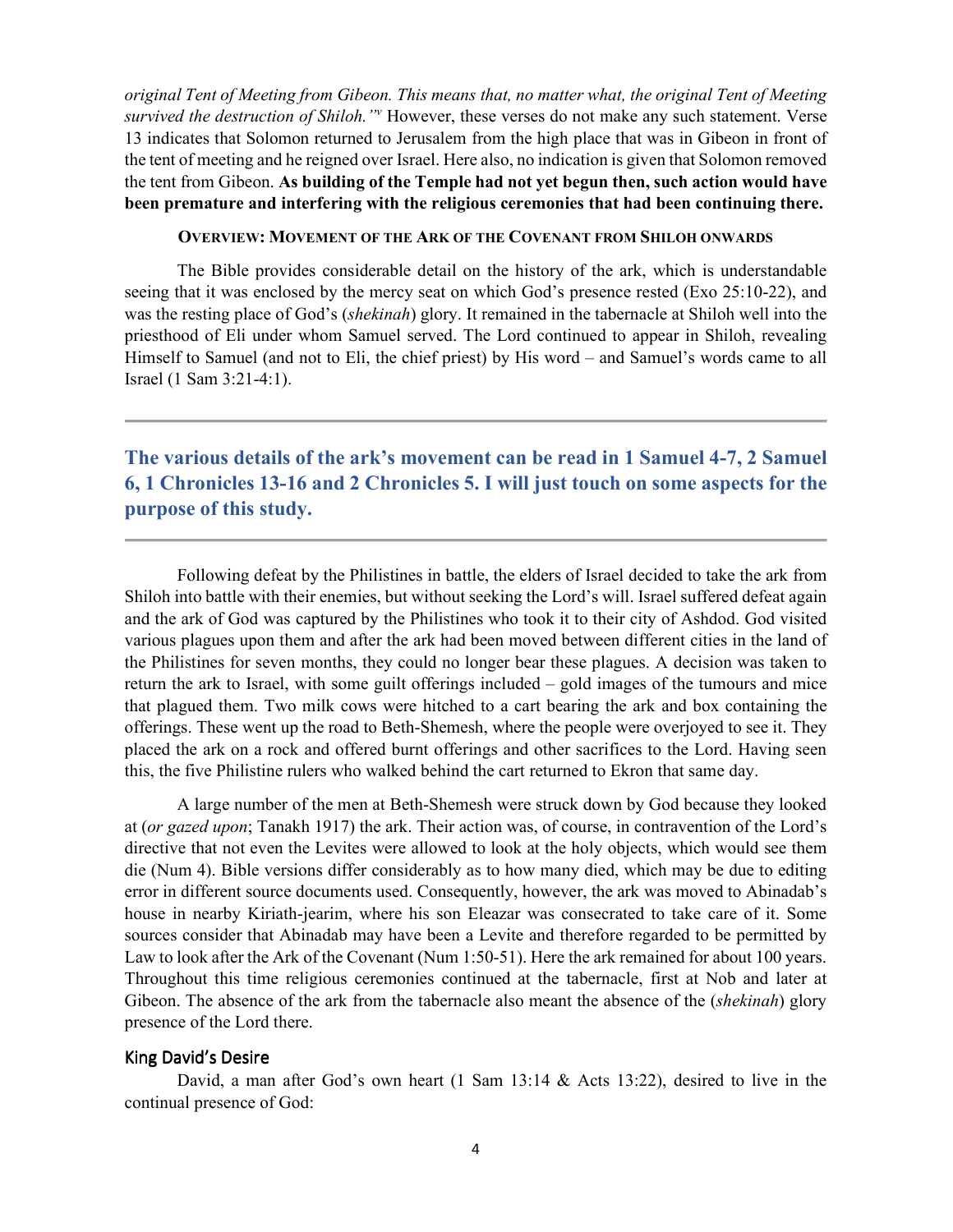*I have asked one thing from the Lord; it is what I desire: to dwell in the house of the Lord all the days of my life, gazing on the beauty of the Lord and seeking [Him] in His temple* **(Psalm 27:4). (HCSB)**

After capturing Jerusalem from the Jebusites, David took up residence in this stronghold, which he named the city of David and which thus became the capital of Israel. A victorious battle with the Philistines followed. Having consulted with his leaders David asked for the whole assembly of Israel's approval to bring the ark to Jerusalem, **while noting it should also be from the Lord**.

David then assembled a large group of men and set out to bring the ark from Abinadab's house to Jerusalem. The first attempt failed because they did not transport the ark according to the prescribed way of God and it was placed in the house of Obed-edom, where it remained three months. For the second attempt they transported the ark in the way that the Law of Moses had stipulated. David instructed that no one but the Levites were to carry the ark (1 Chron 15:2). They successfully brought the ark and placed it inside the tent (or tabernacle) David had erected for it.

- Here the Levite Asaph and his relatives were appointed to be ministers before the ark of the Lord's covenant according to the daily requirements (1 Chron 16:37). This does not preclude the presence of a veil between them and the ark. It also does not indicate deviation from the original directives given by the Lord. The word *pāniym*, translated as "before" is a noun meaning "face" and is mostly used in a figurative, idiomatic phrase, as is the case here.  $\mathrm{v}$ <sup>i</sup>
- Zadok the priest and his fellow priests remained at the tabernacle in Gibeon to offer the regular morning and evening burnt offerings to the Lord and to do everything that was written in the law (directives) of the Lord (1 Chron 16:39-40).

This separation between the tabernacle at Gibeon and the tent housing the ark in Jerusalem would remain until the temple that was to be built by Solomon had been completed.

### **THE TABERNACLE OF DAVID IN JERUSALEM**

We now come back to the original question - why David erected a tabernacle (tent) for the Ark of the Covenant in Jerusalem, instead of returning it to the Tabernacle of Moses that was at Gibeon? In my search for the answer I found much theological philosophising, assumptions and content creation in the many sources I worked through. I simply realised once again how philosophising and "creativity" in Scripture interpretation have robbed the Christian environment of the truth, not only in our time, but throughout the centuries past.

As I mentioned in my introductory observations, one popular theory is based on David being Ruth's great-grandson. As she was a Moabite, David would according to this view have been prohibited in the Law of Moses (Deut 23) from entering the Tabernacle (or congregation of the Lord). In addition, and based on Psalm 51:5 (verse 7 in the 1917 translation of the Hebrew Tanakh) David is also described as an "illegitimate" child and could therefore not participate in the worship at the tabernacle of Moses.<sup>vii</sup>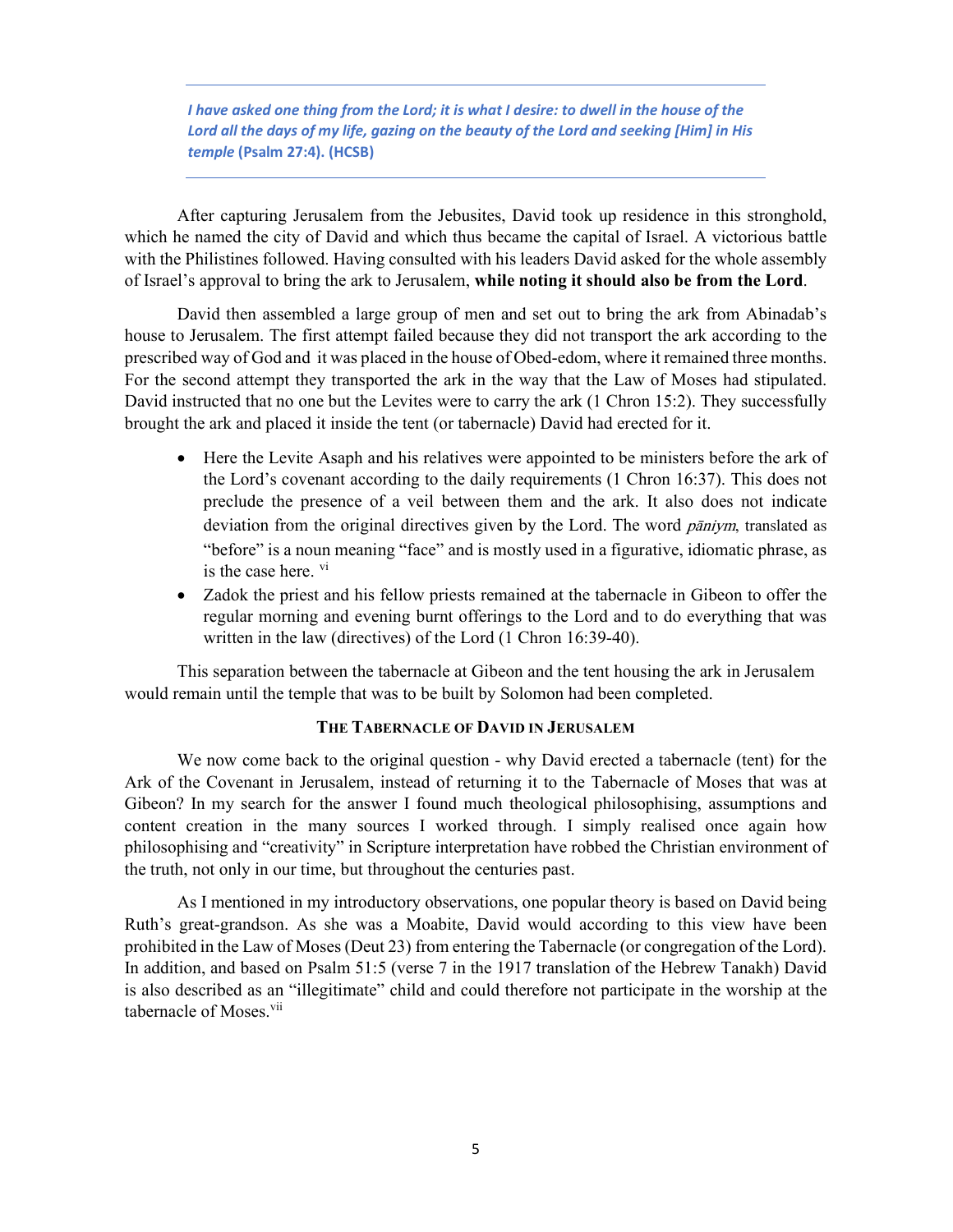This theory has important flaws when considered within the correct cultural and historical context of the time at hand. I will touch very briefly on the important aspects. If you have not, please see my articles, The *Mamzer* topic of Deuteronomy 23 verse 3&4 understood within true context, and Four Women in the Genealogy of Jesus in the Matthew Gospel , for a more expanded discussion of these often misrepresented matters.

### Congregation of the Lord

- The first misunderstanding is the expression "congregation of the Lord." The common Western view is that it describes a religious gathering such as a church meeting. However, according to Jewish interpretation the prohibition of entering the congregation (assembly) of the Lord in Deuteronomy 23 referred to limitation on marriage between an Israelite woman and a Moabite (or Ammonite) male convert.
- The reader may ask how the connection with/of marriage to the expression "may not enter the assembly of the LORD" was made. The answer comes from the Bible itself, for example:
	- o *They assembled themselves against Moshe [Moses] and Aharon [Aaron] and said to them, "You take too much on yourselves! After all, the entire community is holy, everyone of them, and Adonai is among them. So why do you lift yourselves up above Adonai's assembly [qāhāl]?"* (Num 16:3, CJB)
	- o *<sup>2</sup>Because the community had no water, they assembled themselves against Moshe and Aharon. <sup>3</sup>The people quarrelled with Moshe and said, "We wish we had died when our brothers died before Adonai. <sup>4</sup>Why did you bring Adonai's community [qāhāl] into this desert? To die there, we and our livestock?* (Num 20:2-4, CJB)
- Bear in mind that lineage was always tracked through the males, being the carriers of the seed, throughout most of the Bible times (see Deut 25:5-11). Marriage of an Israelite woman to a Moabite convert would introduce prohibited seed into the lineage, and into the "congregation of the Lord," which was not so in the case of an Israelite male producing offspring through marriage with a Moabite female convert. This interpretation relating to marriage was eventually canonised in *Mishna Yebamot* (8:3).<sup>viii</sup>
- The focus in this regard on the position of the male Israelite versus the female is reflected also in Deuteronomy 21:10-14, for example, which allowed marriage to a foreign woman captured in war. Ruth was a Moabite convert to faith in the Israelite God (Ruth 1:16). There was consequently no limitation in this regard of marriage to Boaz, David's great-grandfather. Therefore, there was no limitation on king David as to his position as an Israelite and being a member of the "congregation of the Lord."
- In studying the original construction of the tabernacle by Moses and the activities connected to it, I could not find any description of religious gatherings (in the sense of synagogue or church type meetings) by the Israelites inside the tabernacle, nor even the outer court. The outer court was where slaughtering of animals for the daily morning and evening sacrifices (burnt offerings), as well as individual sacrifices by Israelites took place. The burnt offering was brought to the entrance of the tabernacle to be accepted by the Lord and the animal was to be slaughtered before the Lord (Lev 1). The fire on the altar was to be kept burning continually (Lev 6:13).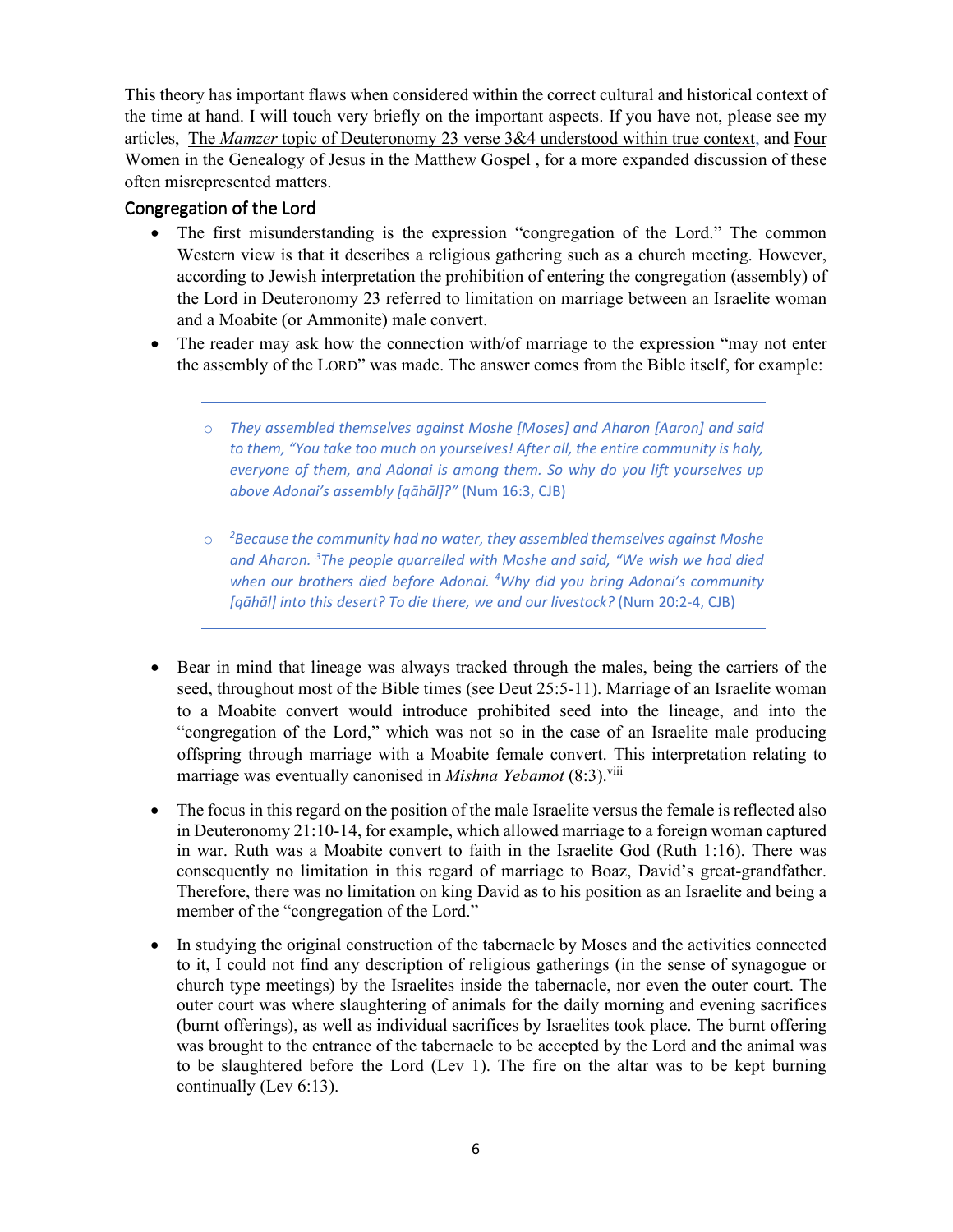Even the strangers who lived among the Israelite people were allowed to bring sacrifices and burnt offerings to the tabernacle (Lev 17:8-9).

### David as "Illegitimate" person

The second part of the flawed theory proposes that David was an "illegitimate" child (or *mamzer*), one conceived out of wedlock in the popular Western-minded view, and on this basis also not allowed to enter the congregation of the Lord according to Deuteronomy 23:2. This part of the theory is based on David's cry in Psalm 51:5 (verse 7 in the Jewish Tanakh):

*Indeed, I was guilty when I was born; I was sinful when my mother conceived me.* (HCSB)

*Behold, I was brought forth in iniquity, and in sin did my mother conceive me.*  (Tanakh, 1917)

Rashi, a Jewish Rabbi of the eleventh century and regarded as a foremost Biblical commentator, explained David's cry as saying how could he not sin when the main part of his creation was through *coitus*, the source of many iniquities. Another explanation is that David described the main part of his creation being from a male and female, both of whom were full of iniquity. Thus although the soul is pure, his formation, as whole, had negative influences. According to Jewish mysticism, the thoughts of one's parents when the child is conceived creates the garments for the soul that is drawn down (from heaven). $i<sub>x</sub>$ 

There is no Scripture describing or suggesting David being conceived out of wedlock, which in his case would also have implied an adulterous relationship of his mother. If that were so, she and the man with whom she committed adultery would have been put to death (Lev 20:10). This Psalm was a cry of repentance by David after Nathan the prophet confronted him with his sin involving Bathsheba. Please see my article on the *mamzer* topic for more information on the concept and prohibitions that applied.

### Did everyone have access to the ark in David's tabernacle?

Within the theories regarding the tabernacle of David is the notion that it was a simple, oneroomed tent, with no veil to cover any view of the ark. The internet abounds with pictures based on such assumption, and some show very small tents that only just cover the ark.

 A lesson of one Bible college, for example, states that there was no veil and people had daily access into the presence of God. There was a constant flow of people into this tabernacle, bringing praise and worship before the Ark of the Lord.<sup>x</sup>

 I will be dealing with the outlay of the tent that David erected, but wish to make some observations first regarding this alleged/assumed entrance of people into the presence of the Ark of the Lord:

- The Lord's original instructions on the movement and placement of the ark included that not even the Levites designated to carry the ark and holy objects were to touch any of these objects **or to look at the uncovered holy objects, even for a moment, or they would die**.
- Events pertaining to the movement of the ark since its capture by the Philistines confirm the Lord's anger when it is treated without respect for His directives. At Beth-Shemesh, on the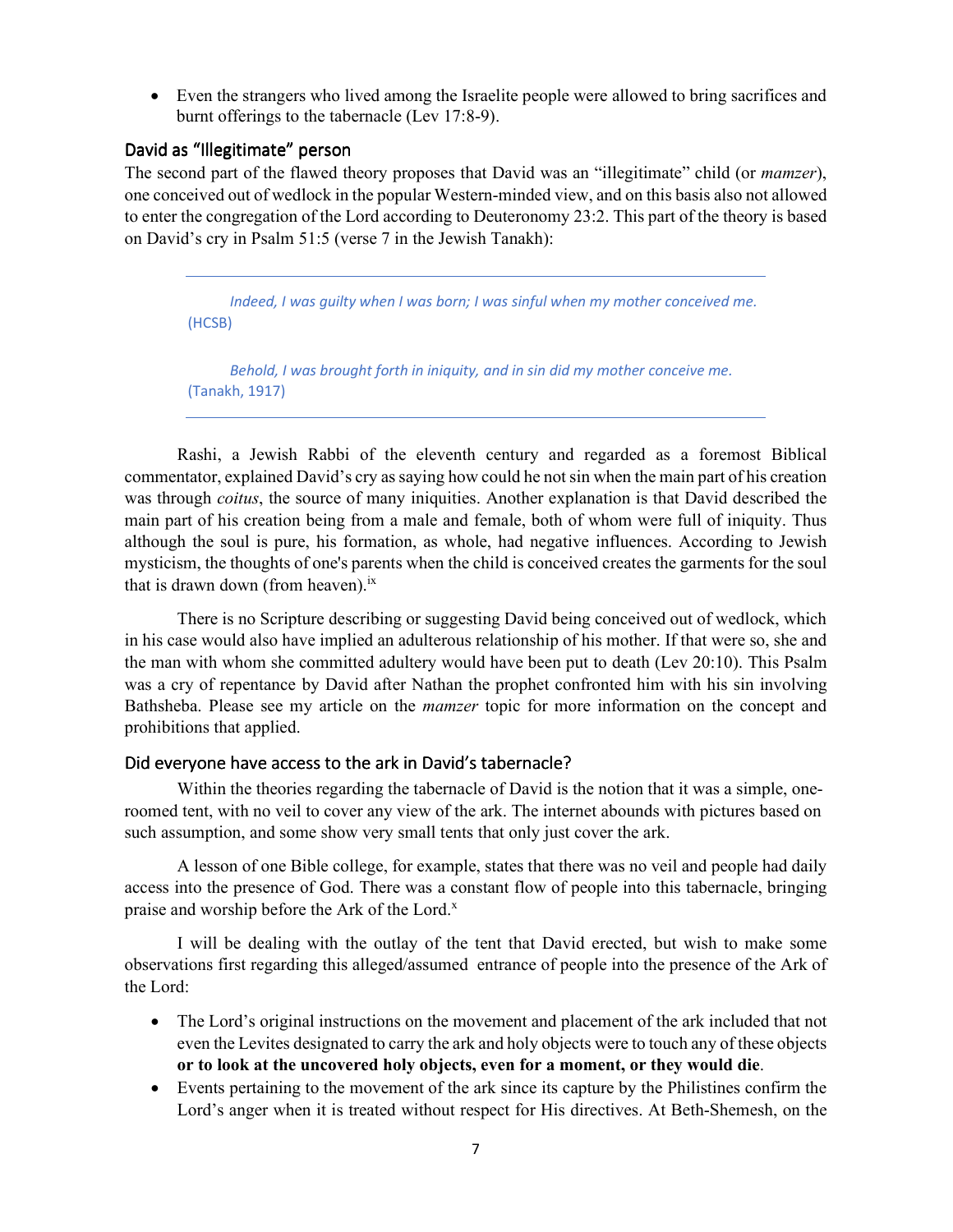return of the ark to Israel by the Philistines, a considerable number of Israelites died for gazing upon the ark (1 Sam 6:19). During David's first attempt to bring the ark to Jerusalem, Uzzah died for his irreverence in touching the ark. Realising and correcting their mistake of not following the Lord's procedures in the first attempt, the ark was successfully brought to Jerusalem and placed inside the tent (tabernacle) David had pitched for it (1 Chron 15-16:1).

 It would in the light of these events and David's acknowledgement that they did not follow the Lord's directives, be unthinkable to assume that in placing the ark inside the tent, he would once again ignore the original instructions by God through Moses.

### The design of David's tabernacle

The view that David pitched a simple, one-roomed tent for the ark of the Lord is wrong and probably arising from the lack of any description in this regard in the Bible. An important lesson we should follow to protect us against misinterpretations of Scripture, and which I noted earlier in my discussion of the tabernacle Moses, is to not look at what a text does not say, but at what it does say. In our evaluation of this whole study of the tabernacles of Moses and David, and the movement of the ark of the Lord, we need to bear in mind that the Hebrew (or Biblical) thinking focused more on events that happened in cycles and not according to a straight and ongoing timeline It focuses more on situations (what) than attempts to generalise what has happened (or how).<sup>xi</sup> Our Western thought patterns, however sincere we may intend to be, can be misleading.

With all of this in mind, together with the discussion thus far, I am at peace with my conclusion that **David would have followed God's original tabernacle outlay and that the ark of the Lord was placed out of sight behind a veil in the tent.** To the Israelite there would be no need to explain the outlay, as it was a known concept for them. This understanding is certainly affirmed by the progress of events from thereon up to the building and dedication of the temple of God in Jerusalem by Solomon. Completion and commissioning of the temple itself, with all the Mosaic rituals and ceremonies concentrated once again in one place, puts all the philosophising and assumptions that describe movement away from the directives of God to a **temporary** "period of grace" into question. Just think, for example, how many times is the synagogue outlay explained in the New Testament? It is not done even once despite the prominent role it occupied in the NT text.

### Why then, did David not simply return the ark to the tabernacle of Moses?

The popular answers which may be found woven into the discussion thus far vary from David's so-called bastard-status and therefore being prohibited from entering the tabernacle, absence of a veil separating people from the ark (presence) of the Lord, and God's mercy manifested.

My own (uninformed) previous belief was that the ark was at Kiriath-jearim, in close vicinity to the tabernacle at first Nob and then Gibeon, for almost 100 years. The priests were, however, satisfied to go through the rituals without the presence of the Lord and so made no attempt to bring the ark to its designated place in God's sanctuary behind the veil.

Another Scripture-referenced explanation: King David's view was that God had abandoned the old tabernacle (Psalm 78:67-72). The tabernacle of David was a foretaste of New Testament worship – "Whosever will may come!" (Mark 8:34-35).<sup>xii</sup> Three obvious flaws are present in this explanation: Firstly, Psalm 78 is a Psalm of Asaph and not of David. Secondly, the verses noted do not mention or even imply the tabernacle of Moses. They refer to the "tent of Joseph," in other words, the house/posterity of Joseph. Thirdly, the referenced portion of Mark has no mention of entering the tabernacle of David. What we see displayed here is the principle of prooftexting, taking Scripture portions out of their true context to "prove" a viewpoint.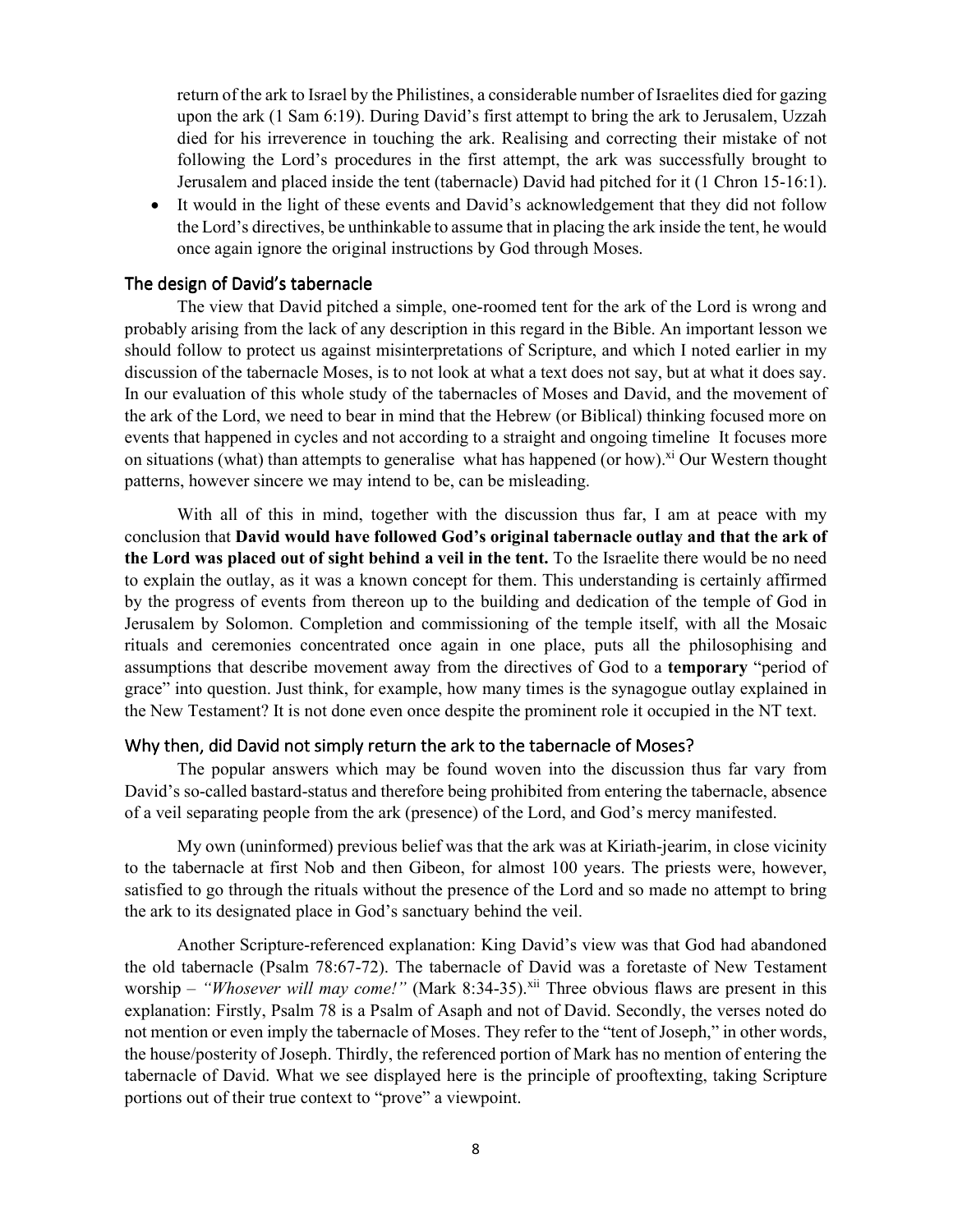**All the while, through many writings and sermons and philosophising, the answer to King David's decision is in plain sight in the Bible, spoken to the entire congregation of Israel in King Solomon's dedication of the temple (2 Chron 6:4-6):** 

*<sup>4</sup>He said: May the LORD God of Israel be praised! He spoke directly to my father David,*  and He has fulfilled the promise by His power. He said, <sup>5</sup>"Since the day I brought My *people Israel out of the land of Egypt, I have not chosen a city to build a temple in among any of the tribes of Israel, so that My name would be there, and I have not chosen a man to be ruler over My people Israel. <sup>6</sup>But I have chosen Jerusalem so that My name will be there, and I have chosen David to be over My people Israel."* (HCSB)

Jerusalem remained a Jebusite city after Israel's conquest of Canaan and only became the capital city of Israel when it was captured by David. It came to be described by God as the centre of the (known) world:

*This is what the Lord God says: I have set this Jerusalem in the center of the nations with countries all around her.* (Ezek 5:5, HCSB)

Taking the Ark of God's presence to Jerusalem was directed by God and was only a step on the way to the temple that would eventually be built by David's son, Solomon (1 Chron 17:1-15)..

### **CONCLUDING OBSERVATIONS.**

A simple question I was asked, leading to an intensive study of various Old Testament Scriptures: Once again I realised how defective and limited much of my accumulation of "Bible knowledge" seems to be. This study, has taken me on a route spanning many centuries of Biblical history and much factual knowledge that has been polluted by many theological philosophies. When I started out I had little doubt that my findings would confirm my longstanding belief that for almost 100 years Israel's priestly caste were satisfied to go through the religious rituals without the presence of the Lord at the tabernacle of Moses. Consequently they made no attempt to bring the ark to its designated place behind the veil in God's sanctuary. I even regarded Isaiah 29:13 (repeated by Jesus of Nazareth in Matthew 15:7-9), as support for this view:

*Wherefore the Lord said, Forasmuch as this people draw near* me *with their mouth, and with their lips do honour me, but have removed their heart far from me, and their fear toward me is taught by the precept of men (…) (KJV).* 

Today I know better and my knowledge of various concepts on the way to a new conclusion has been enriched enormously. The study, beginning with the *mamser* concept in Deuteronomy 23, going through the histories of four women mentioned in the Messianic genealogy recorded in the Gospel by Matthew, and now ending with the tabernacle of David in Jerusalem, has been an extremely valuable teaching.